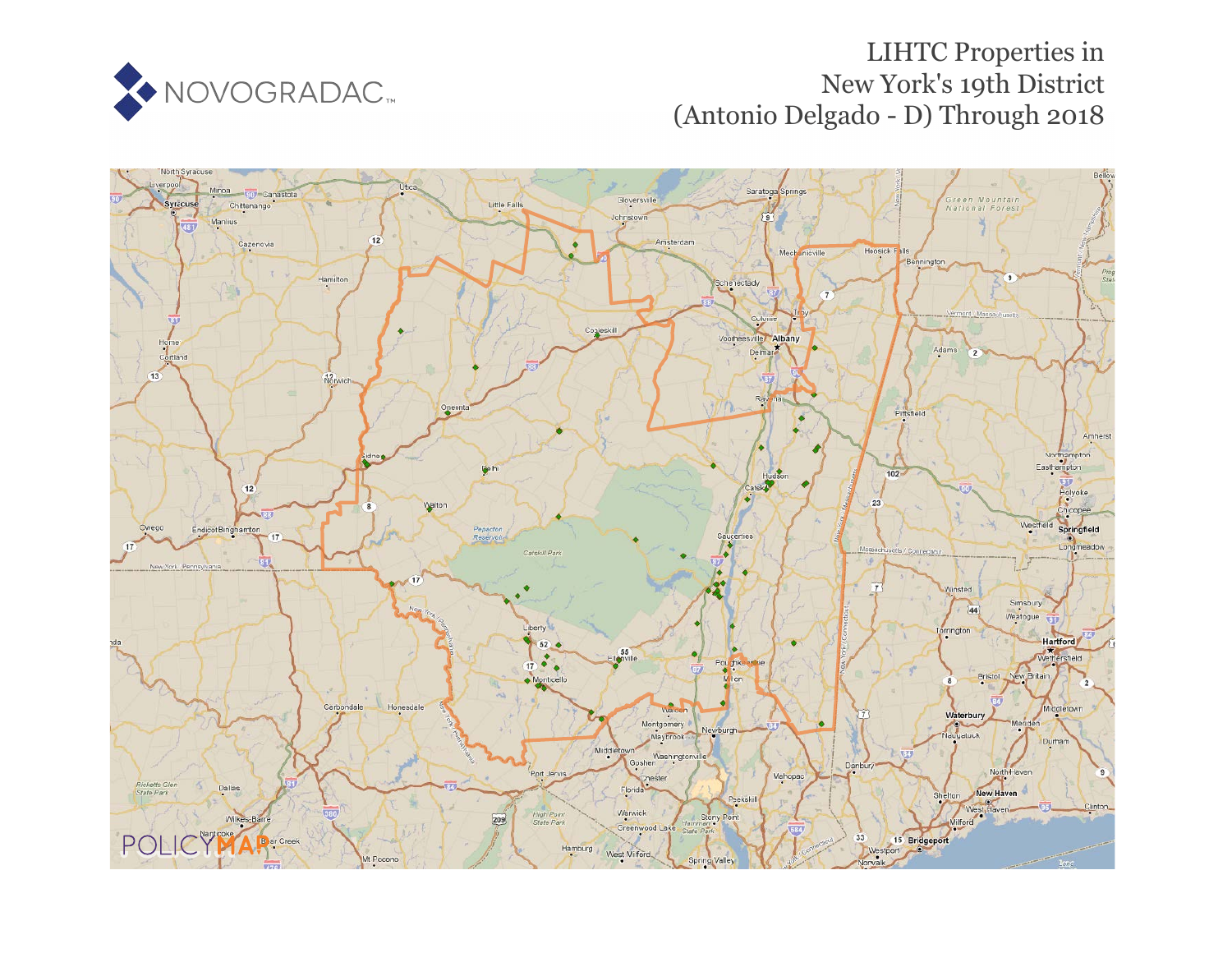| <b>Project Name</b>                       | <b>Address</b>                           | <b>City</b>       | <b>State</b>     | <b>Zip Code</b> | <b>Nonprofit</b><br><b>Sponsor</b> | <b>Allocation</b><br>Year | <b>Annual</b><br><b>Allocated</b><br><b>Amount</b> | <b>Year PIS</b> | <b>Construction Type</b>  | <b>Total</b><br><b>Units</b> | Low<br><b>Income</b><br><b>Units</b> | <b>Rent or</b><br><b>Income</b><br><b>Ceiling</b> | <b>Credit %</b>                        | <b>HUD Multi-Family</b><br><b>Tax-Exempt</b><br>Financing/<br><b>Bond</b><br><b>Rental Assistance</b> |
|-------------------------------------------|------------------------------------------|-------------------|------------------|-----------------|------------------------------------|---------------------------|----------------------------------------------------|-----------------|---------------------------|------------------------------|--------------------------------------|---------------------------------------------------|----------------------------------------|-------------------------------------------------------------------------------------------------------|
| STOTTVILLE COURT                          | 6652<br>FIREHOUSE RD                     | <b>HUDSON</b>     | $_{\mathrm{NY}}$ | 12534           |                                    | 2002                      | \$0                                                | 2003            | New Construction          | 28                           | 28                                   |                                                   | $70\,\%$ present $${\rm No}$$ value    |                                                                                                       |
| TANNERY VILLAGE                           | 47 RICHARDSON $_{\rm MONTICELLO}$<br>AVE |                   | $_{\mathrm{NY}}$ | 12701           |                                    | 2002                      | \$0                                                | 2003            | New Construction          | $32\,$                       | $32\,$                               |                                                   | $70\,\%$ present $\,$ No $\,$<br>value |                                                                                                       |
| <b>HORIZONS AT</b><br>MONTICELLO          | 97 HARMONY LN MONTICELLO                 |                   | NY               | 12701           | $\rm No$                           | 2004                      | \$0                                                | 2004            | New Construction          | 56                           | 55                                   |                                                   | $70\,\%$ present $\,$ No value         |                                                                                                       |
| <b>JENNY'S GARDEN II</b>                  | 19 GERENTINE<br>WAY                      | MARLBOROUGH       | NY               | 12542           | No                                 | 2004                      | \$0                                                | 2004            | <b>New Construction</b>   | 22                           | 22                                   |                                                   | 70 % present $\hbox{~No}$<br>value     |                                                                                                       |
| BIRCHWOOD VILLAGE                         | 174 FLATBUSH<br>AVE                      | <b>KINGSTON</b>   | $_{\mathrm{NY}}$ | 12401           |                                    | 2004                      | \$987,136                                          | 2005            | New Construction          | 80                           | 80                                   | 60% AMGI                                          | 70 % present<br>value                  |                                                                                                       |
| <b>CHAMBERS COURT</b>                     | 316 CHAMBERS<br>DR                       | <b>KINGSTON</b>   | $_{\mathrm{NY}}$ | 12401           |                                    | 2004                      | \$0                                                | 2005            | <b>New Construction</b>   | 64                           | 64                                   |                                                   | $70$ % present $\,$ No $\,$<br>value   |                                                                                                       |
| DEAN'S LANDING                            | <b>4 GRAHAM DR STAMFORD</b>              |                   | NY               | 12167           |                                    | 2005                      | \$0                                                | 2005            | <b>New Construction</b>   | 28                           | $\bf 28$                             |                                                   | $70\,\%$ present $\,$ No value         |                                                                                                       |
| <b>BROADWAY EAST</b><br><b>TOWN HOMES</b> | 3 GARRAGHAN<br>DR                        | <b>KINGSTON</b>   | $_{\mathrm{NY}}$ | 12401           | $\rm No$                           | 2005                      | \$646,369                                          | 2006            | Acquisition and Rehab 122 |                              | 122                                  | 60% AMGI                                          | $70\,\%$ present $\,$ No value         |                                                                                                       |
| MOUNTAIN LAUREL<br><b>GARDENS</b>         | 100 LAMPHERE ARKVILLE<br>${\rm LN}$      |                   | $_{\mathrm{NY}}$ | 12406           | Yes                                | 2005                      | \$355,809                                          | 2006            | New Construction          | 30                           | $30\,$                               | 60% AMGI                                          | $70\,\%$ present $\,$ No value         |                                                                                                       |
| <b>STONE LEDGE APTS</b>                   | 21 FARM LN                               | <b>HYDE PARK</b>  | NY               | 12538           | No                                 | 2005                      | \$883,000                                          | 2006            | New Construction          | 84                           | 84                                   | 60% AMGI                                          | $70\,\%$ present $\,$ No value         |                                                                                                       |
| BIRCHES AT SAUGERTIE 300 THE              |                                          | <b>SAUGERTIES</b> | NY               | 12477           | No                                 | 2005                      | \$656,043                                          | 2006            | <b>New Construction</b>   | 60                           | 60                                   | 60% AMGI                                          | $70\,\%$ present $\,$ No value         |                                                                                                       |
| <b>CHURCH ALLIANCE</b><br><b>GARDENS</b>  | 9 BARTEL PL                              | <b>MILLBROOK</b>  | $_{\mathrm{NY}}$ | 12545           | Yes                                | 2005                      | \$109,021                                          | 2007            | New Construction          | 12                           | $12\,$                               | 60% AMGI                                          | $70\,\%$ present $\,$ No value         |                                                                                                       |
| HORIZONS AT WURTSBC ST                    |                                          | <b>WURTSBORO</b>  | $_{\mathrm{NY}}$ | 12790           | $\rm No$                           | 2005                      | \$736,018                                          | 2007            | <b>New Construction</b>   | 49                           | 46                                   | 60% AMGI                                          | 70 % present<br>value No               |                                                                                                       |

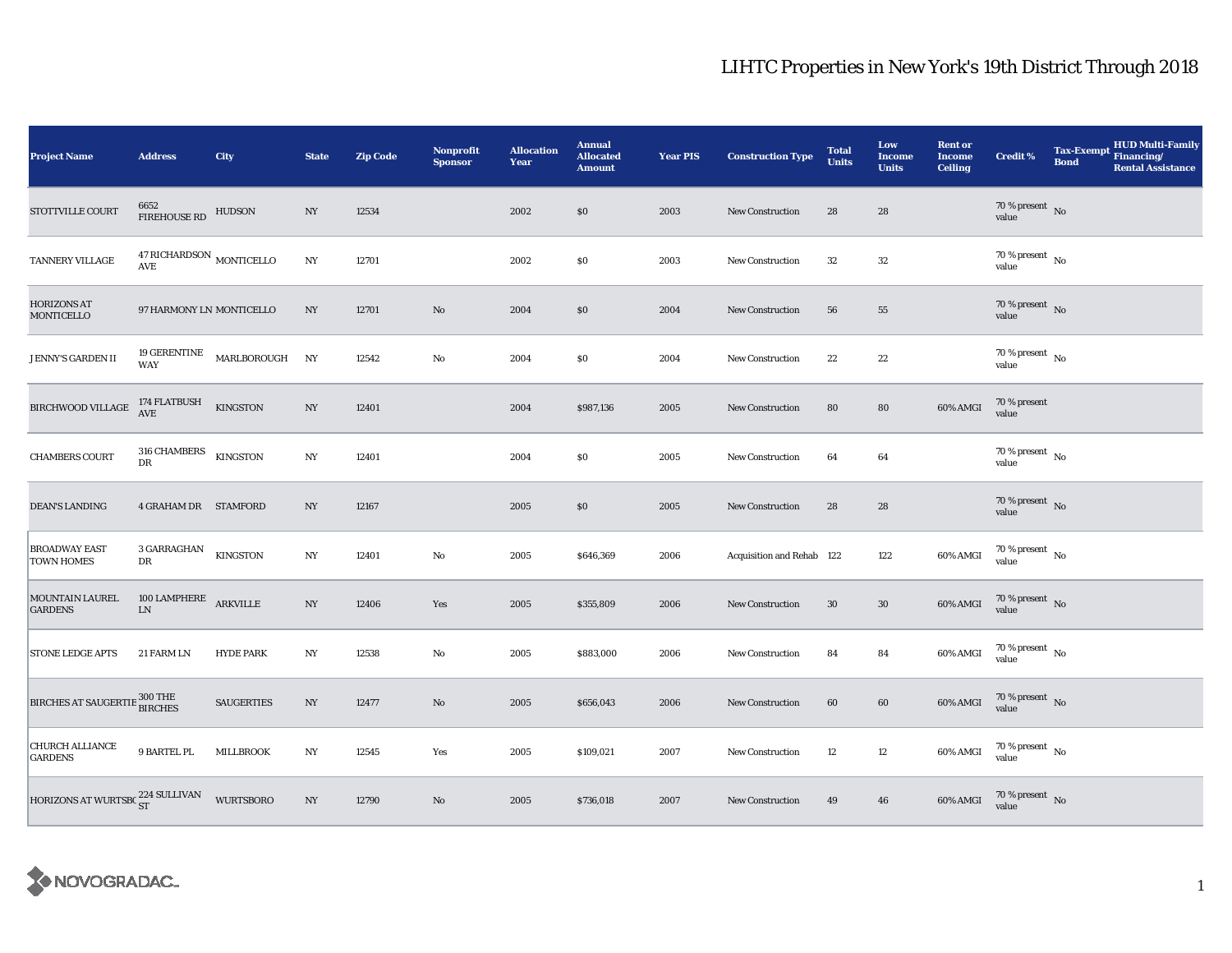| <b>Project Name</b>                                | <b>Address</b>                    | City              | <b>State</b>     | <b>Zip Code</b> | <b>Nonprofit</b><br><b>Sponsor</b> | <b>Allocation</b><br>Year | <b>Annual</b><br><b>Allocated</b><br><b>Amount</b> | <b>Year PIS</b> | <b>Construction Type</b>                                                          | <b>Total</b><br><b>Units</b> | Low<br><b>Income</b><br><b>Units</b> | <b>Rent or</b><br><b>Income</b><br><b>Ceiling</b> | <b>Credit %</b>                      | <b>Bond</b> | <b>HUD Multi-Family</b><br>Tax-Exempt Financing/<br><b>Rental Assistance</b> |
|----------------------------------------------------|-----------------------------------|-------------------|------------------|-----------------|------------------------------------|---------------------------|----------------------------------------------------|-----------------|-----------------------------------------------------------------------------------|------------------------------|--------------------------------------|---------------------------------------------------|--------------------------------------|-------------|------------------------------------------------------------------------------|
| RED HOOK COMMONS I 18 LAURA LN                     |                                   | <b>RED HOOK</b>   | NY               | 12571           | $\rm No$                           | 2007                      | \$575,280                                          | 2007            | New Construction                                                                  | 49                           | 49                                   | 60% AMGI                                          | 70 % present $\hbox{~No}$<br>value   |             |                                                                              |
| <b>REGENCY MANOR</b>                               | 74 STURGIS RD MONTICELLO          |                   | $_{\mathrm{NY}}$ | 12701           | $\rm No$                           | 2007                      | \$995,000                                          | 2007            | <b>New Construction</b>                                                           |                              | 76                                   | 75 60% AMGI                                       | $70$ % present $\,$ No $\,$<br>value |             |                                                                              |
| <b>GOLDEN VIEW</b>                                 | 52 DOMENICA<br>${\rm LN}$         | <b>HIGHLAND</b>   | $_{\mathrm{NY}}$ | 12528           | $\rm No$                           | 2006                      | \$725,000                                          | 2007            | New Construction                                                                  | 51                           | ${\bf 51}$                           | 50% AMGI                                          | $70\,\%$ present $\,$ No value       |             |                                                                              |
| HUDSON HOMESTEADS $^{229}_{ST}$ COLUMBIA HUDSON    |                                   |                   | $_{\mathrm{NY}}$ | 12534           | Yes                                | 2005                      | \$400,000                                          | 2007            | Both New Construction 20<br>and $\ensuremath{\mathrm{A}}/\ensuremath{\mathrm{R}}$ |                              | ${\bf 20}$                           | 50% AMGI                                          | $70\,\%$ present $\,$ No value       |             |                                                                              |
| PEPPERTREE APTS                                    | 1 PEPPERTREE<br>DR                | COXSACKIE         | $_{\mathrm{NY}}$ | 12051           | $\rm No$                           | 2007                      | \$379,033                                          | 2007            | Acquisition and Rehab 48                                                          |                              | 48                                   | 50% AMGI                                          | 70 % present $\hbox{~No}$<br>value   |             |                                                                              |
| <b>CROSSWINDS AT HUDSC 100 HARRY</b><br>HOWARD AVE |                                   | <b>HUDSON</b>     | $_{\mathrm{NY}}$ | 12534           | Yes                                | 2008                      | \$999,876                                          | 2008            | <b>New Construction</b>                                                           | 70                           | $70\,$                               | 50% AMGI                                          | $70\,\%$ present $_{\rm{No}}$        |             |                                                                              |
| ELLENVILLE SENIOR HC <sup>15</sup> HEALTHY         |                                   | <b>ELLENVILLE</b> | $_{\mathrm{NY}}$ | 12428           | $\rm No$                           | 2008                      | \$768,706                                          | 2008            | <b>New Construction</b>                                                           | 56                           | ${\bf 56}$                           | 50% AMGI                                          | $70\,\%$ present $\,$ No value       |             |                                                                              |
| RED HOOK COMMONS II 11 LAURA LN                    |                                   | <b>RED HOOK</b>   | $_{\mathrm{NY}}$ | 12571           | $\rm No$                           | 2008                      | \$615,000                                          | 2008            | <b>New Construction</b>                                                           | 48                           | 48                                   | 60% AMGI                                          | $70\,\%$ present $\,$ No value       |             |                                                                              |
| ELLENVILLE SENIOR HC <sup>17</sup> HEALTHY         |                                   | <b>ELLENVILLE</b> | NY               | 12428           | Yes                                | 2009                      | \$644,743                                          | 2010            | New Construction                                                                  | 42                           | 42                                   | 50% AMGI                                          | $70$ % present $\,$ No $\,$<br>value |             |                                                                              |
| HUDSON / HALF MOON '15 N FRONT ST HUDSON           |                                   |                   | NY               | 12534           | $\mathbf{N}\mathbf{o}$             | 2010                      | \$1,430,000                                        | 2010            | Acquisition and Rehab 168                                                         |                              | 168                                  | 60% AMGI                                          | $70\,\%$ present $\,$ No value       |             | Yes                                                                          |
| <b>LIBERTY COMMONS</b>                             | 56 LIBERTY<br>COMMONS WAY LIBERTY |                   | NY               | 12754           | Yes                                | 2009                      | \$1,480,000                                        | 2010            | New Construction                                                                  | 74                           | 73                                   | 60% AMGI                                          | 70 % present $\hbox{~No}$<br>value   |             |                                                                              |
| SHERWOOD HEIGHTS / 16 SHERWOOD LIVINGSTON          | <b>BLVD</b>                       | <b>MANOR</b>      | $_{\mathrm{NY}}$ | 12758           | $\mathbf{N}\mathbf{o}$             | 2010                      | \$558,382                                          | 2010            | New Construction                                                                  | 28                           | 28                                   | 60% AMGI                                          | $70\,\%$ present $\,$ No value       |             | $\rm No$                                                                     |
| UNADILLA NEIGHBORH 71 CLIFTON ST UNADILLA          |                                   |                   | NY               | 13849           | $\mathbf{No}$                      | 2010                      | \$9,767                                            | 2010            | New Construction                                                                  | 24                           | 24                                   | 50% AMGI                                          | $70$ % present $\,$ No $\,$<br>value |             |                                                                              |

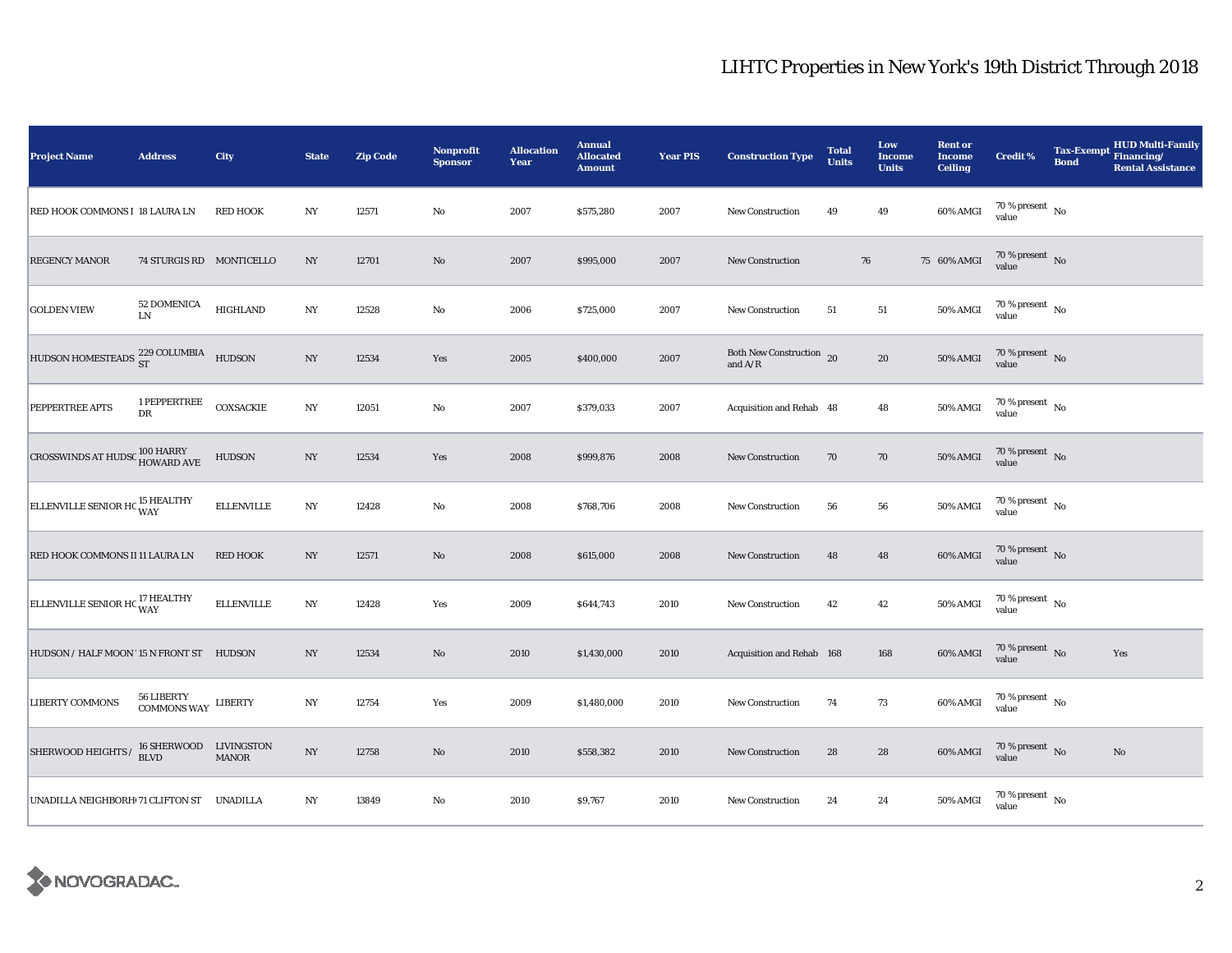| <b>Project Name</b>                                                      | <b>Address</b>                                               | City              | <b>State</b>     | <b>Zip Code</b> | Nonprofit<br><b>Sponsor</b> | <b>Allocation</b><br>Year | <b>Annual</b><br><b>Allocated</b><br><b>Amount</b> | <b>Year PIS</b>      | <b>Construction Type</b> | <b>Total</b><br><b>Units</b> | Low<br><b>Income</b><br><b>Units</b> | <b>Rent or</b><br><b>Income</b><br><b>Ceiling</b> | <b>Credit %</b>                        | <b>Bond</b> | <b>HUD Multi-Family</b><br>Tax-Exempt Financing/<br><b>Rental Assistance</b> |
|--------------------------------------------------------------------------|--------------------------------------------------------------|-------------------|------------------|-----------------|-----------------------------|---------------------------|----------------------------------------------------|----------------------|--------------------------|------------------------------|--------------------------------------|---------------------------------------------------|----------------------------------------|-------------|------------------------------------------------------------------------------|
| ELLENVILLE III SENIOR $^{19\, \rm HEALTHY}_{\rm WAY}$                    |                                                              | <b>ELLENVILLE</b> | $_{\mathrm{NY}}$ | 12428           | Yes                         | 2011                      | \$722,507                                          | 2011                 | New Construction         | 45                           | 45                                   | <b>50% AMGI</b>                                   | $70\,\%$ present $\,$ No value         |             | No                                                                           |
| <b>MILTON HARVEST</b>                                                    | <b>48 JOSIES PATH MILTON</b>                                 |                   | $_{\mathrm{NY}}$ | 12547           | Yes                         | 2010                      | \$678,160                                          | 2011                 | <b>New Construction</b>  | 47                           | 47                                   | 60% AMGI                                          | $70\,\%$ present $\,$ No $\,$<br>value |             |                                                                              |
| VALATIE SENIOR CITIZE $^{20\, \rm{PAUL}}_{\rm{RAIHOFER\, BLVD}}$ VALATIE |                                                              |                   | NY               | 12184           | $\rm No$                    | 2013                      | \$647,120                                          | 2013                 | <b>New Construction</b>  | $32\,$                       | $32\,$                               | 60% AMGI                                          | $70\,\%$ present $\,$ No value         |             | $\mathbf{N}\mathbf{o}$                                                       |
| SHERWOOD LANDING 32 LANDING DR SIDNEY                                    |                                                              |                   | $_{\mathrm{NY}}$ | 13838           | Yes                         | 2014                      | \$519,103                                          | 2013                 | New Construction         | 32                           | $\bf{0}$                             | 60% AMGI                                          | 70 % present $\hbox{~No}$<br>value     |             |                                                                              |
| <b>ULSTER GARDENS</b>                                                    | 2000 ULSTER<br><b>GARDENS CT</b>                             | KINGSTON          | NY               |                 | Yes                         | 2014                      | \$1,097,840                                        | 2014                 | New Construction         | 82                           | $\bf{0}$                             | $50\%$ AMGI                                       | $70\,\%$ present $${\rm No}$$ value    |             |                                                                              |
| <b>GOLDEN RIDGE</b>                                                      | 2 ISABEL LANE THOMPSON                                       |                   | $_{\mathrm{NY}}$ | 12701           | No                          | 2015                      | \$1,227,936                                        | 2015                 | <b>New Construction</b>  | 81                           | 81                                   | 60% AMGI                                          | 70 % present $\hbox{~No}$<br>value     |             | No                                                                           |
| THE HAMLET AT PAWLI 45 CASTAGNA                                          |                                                              | PAWLING           | $_{\mathrm{NY}}$ | 12524           | $\rm No$                    | 2015                      | \$1,156,117                                        | 2016                 | <b>New Construction</b>  | 81                           | ${\bf 81}$                           | 60% AMGI                                          | $70\,\%$ present $\,$ No value         |             | $\mathbf{N}\mathbf{o}$                                                       |
| <b>ULSTER GARDENS II</b>                                                 | 3101-3319<br><b>ULSTER</b><br><b>GARDENS</b><br><b>COURT</b> | <b>ULSTER</b>     | $_{\mathrm{NY}}$ | 12401           | No                          | 2016                      | \$885,062                                          | 2016                 | New Construction         | 82                           | 82                                   | 60% AMGI                                          | $70\,\%$ present $\,$ No value         |             | No                                                                           |
| <b>ONEONTA HEIGHTS</b>                                                   | <b>1 SILVER AVE</b>                                          | <b>ONEONTA</b>    | $_{\mathrm{NY}}$ | 13820           | Yes                         | 2016                      | \$848,260                                          | 2017                 | New Construction         | 60                           | 60                                   | 60% AMGI                                          | 70 % present<br>value                  |             | $\rm No$                                                                     |
| SIDNEY MUNICIPAL APA <sup>21</sup> LIBERTY                               |                                                              | <b>SIDNEY</b>     | $_{\mathrm{NY}}$ | 13838           | No                          | 2017                      | \$308,226                                          | 2018                 | New Construction         | 30                           | 19                                   | 60% AMGI                                          | 70 % present<br>value                  |             | No                                                                           |
| HEMLOCK RIDGE PRESE ${}^{39}_{\rm LN}$ VALLEY VIEW LIVINGSTON MANOR      |                                                              |                   | $_{\mathrm{NY}}$ | 12758           |                             | 2015                      | \$616,243                                          | Insufficient<br>Data | Not Indicated            | 60                           | 59                                   | 60% AMGI                                          | 30 % present<br>value                  |             |                                                                              |
| SEVEN GREENS APARTM LAWRENCEVILL KINGSTON                                | $120 - 1$<br>E ST                                            |                   | $_{\mathrm{NY}}$ | 12401           |                             | 2015                      | \$868,900                                          | Insufficient<br>Data | Not Indicated            | $\bf{0}$                     | 144                                  | 60% AMGI                                          | 30 % present<br>value                  |             |                                                                              |
| 608 WARREN ST                                                            | <b>608 WARREN ST HUDSON</b>                                  |                   | $_{\mathrm{NY}}$ | 12534           |                             | 1987                      | \$0                                                | Insufficient<br>Data | Acquisition and Rehab 2  |                              | $\mathbf{1}$                         |                                                   | $30\%$ present No<br>value             |             |                                                                              |

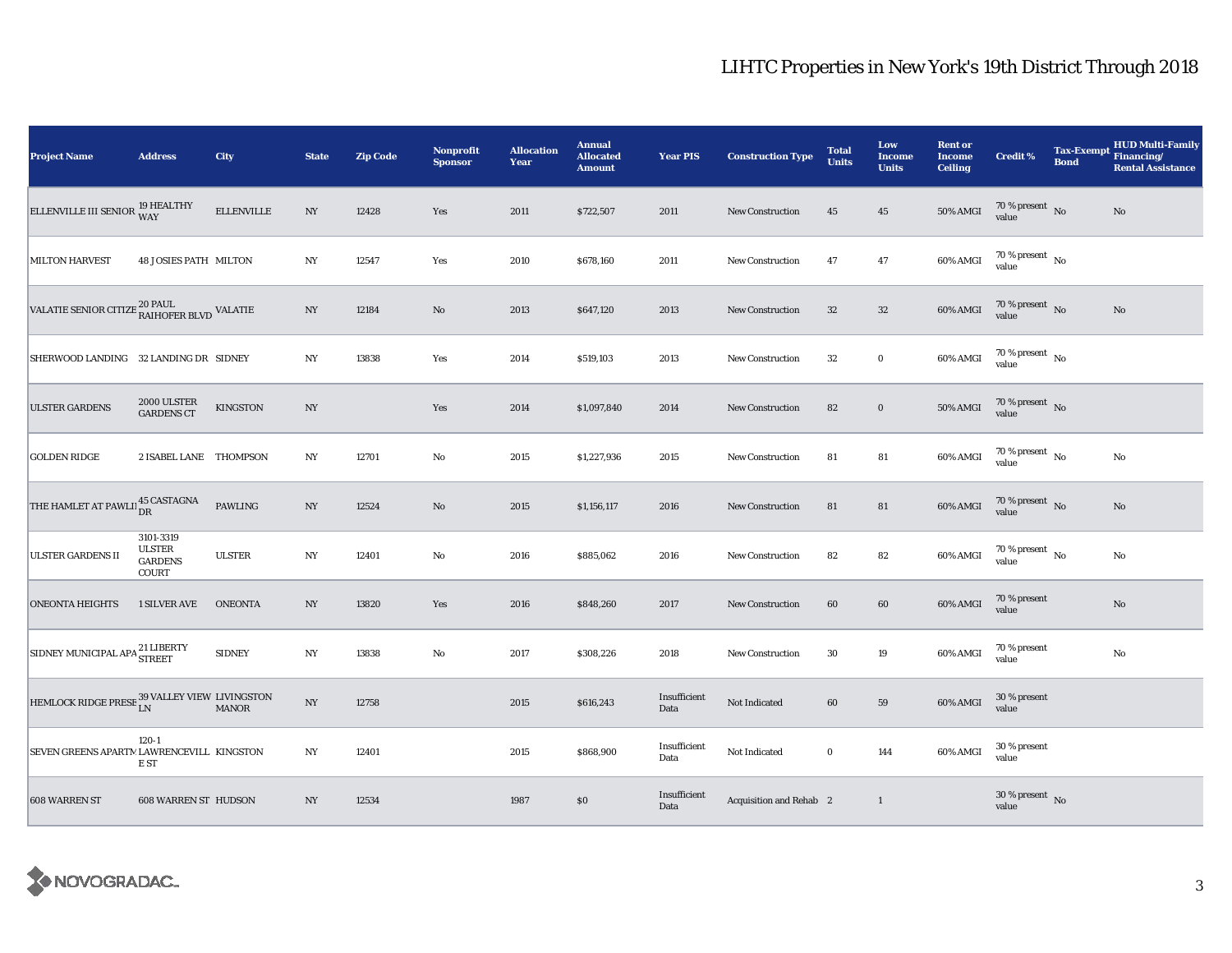| <b>Project Name</b>                                                       | <b>Address</b>         | City            | <b>State</b>     | <b>Zip Code</b> | <b>Nonprofit</b><br><b>Sponsor</b> | <b>Allocation</b><br>Year | <b>Annual</b><br><b>Allocated</b><br><b>Amount</b> | <b>Year PIS</b>      | <b>Construction Type</b> | <b>Total</b><br><b>Units</b> | Low<br>Income<br><b>Units</b> | <b>Rent or</b><br><b>Income</b><br><b>Ceiling</b> | <b>Credit %</b>                        | <b>Bond</b> | Tax-Exempt HUD Multi-Family<br><b>Rental Assistance</b> |
|---------------------------------------------------------------------------|------------------------|-----------------|------------------|-----------------|------------------------------------|---------------------------|----------------------------------------------------|----------------------|--------------------------|------------------------------|-------------------------------|---------------------------------------------------|----------------------------------------|-------------|---------------------------------------------------------|
| <b>CIRCLE DR APTS</b>                                                     | 232 CIR DR             | <b>SIDNEY</b>   | NY               | 13838           |                                    | 1987                      | \$0                                                | Insufficient<br>Data | Acquisition and Rehab 24 |                              | 24                            |                                                   | $30$ % present $\,$ No $\,$<br>value   |             |                                                         |
| <b>DELHI MANOR APTS</b>                                                   | 306 PHOEBE LN DELHI    |                 | NY               | 13753           |                                    | 1990                      | $\$0$                                              | Insufficient<br>Data | <b>New Construction</b>  | 32                           | $32\,$                        |                                                   | $30\,\%$ present $\,$ No value         |             |                                                         |
| MILL AT SAUGERTIES 87 E BRIDGE ST SAUGERTIES                              |                        |                 | NY               | 12477           | $\rm No$                           | 1998                      | \$0                                                | 2000                 | Acquisition and Rehab 89 |                              | 89                            |                                                   | $70$ % present $_{\, \rm No}$<br>value |             |                                                         |
| WB HUEGENOT PARK AF $^{45}_{\rm ST}$ N CHESTNUT NEW PALTZ                 |                        |                 | NY               | 12561           |                                    | 1991                      | \$0                                                | 1991                 | New Construction         | 24                           | 23                            |                                                   | $30\,\%$ present $\,$ No value         |             |                                                         |
| <b>JANSEN AVE</b>                                                         | 25 JANSEN AVE KINGSTON |                 | NY               | 12401           |                                    | 1991                      | \$0                                                | 1991                 | Acquisition and Rehab 2  |                              | $\boldsymbol{2}$              |                                                   | $30\,\%$ present $\,$ No value         |             |                                                         |
| MILFORD FAMILY HOUS 50 W MAIN ST MILFORD                                  |                        |                 | NY               | 13807           |                                    | 1991                      | \$0                                                | 1991                 | Acquisition and Rehab 28 |                              | 28                            |                                                   | $30\%$ present No<br>value             |             |                                                         |
| WOODSTOCK MEADOWS I6 WOODSTOCK WOODSTOCK                                  |                        |                 | $_{\mathrm{NY}}$ | 12498           |                                    | 1991                      | \$0                                                | 1991                 | New Construction         | 24                           | 24                            |                                                   | $30$ % present $\,$ No $\,$<br>value   |             |                                                         |
| BROOKSIDE SENIOR CIT $\frac{33 \text{ BROOKSIDE}}{WAY}$ WEST SAND LAKE NY |                        |                 |                  | 12196           |                                    | 1992                      | \$0                                                | 1992                 | <b>New Construction</b>  | 36                           | 34                            |                                                   | $70\,\%$ present $\,$ No value         |             |                                                         |
| <b>VALATIE WOODS</b>                                                      | 1316 RIVER ST VALATIE  |                 | NY               | 12184           |                                    | 1991                      | \$0                                                | 1992                 | New Construction         | 32                           | 32                            |                                                   | $30\,\%$ present $\,$ No $\,$<br>value |             |                                                         |
| WEST HILL TERRACE 26 W ST                                                 |                        | <b>EDMESTON</b> | NY               | 13335           |                                    | 1992                      | \$0                                                | 1992                 | New Construction         | 20                           | 20                            |                                                   | $30\,\%$ present $\,$ No value         |             |                                                         |
| CAIRO SENIOR HOUSIN(777 MAIN ST                                           |                        | CAIRO           | NY               | 12413           |                                    | 1992                      | \$0                                                | 1993                 | New Construction         | 24                           | 24                            |                                                   | $30$ % present $\,$ No $\,$<br>value   |             |                                                         |
| <b>CHATHAM MANOR</b>                                                      | 18 SCHOOL ST CHATHAM   |                 | NY               | 12037           |                                    | 1993                      | \$0                                                | 1993                 | New Construction         | 32                           | $32\,$                        |                                                   | $30$ % present $\,$ No $\,$<br>value   |             |                                                         |
| SHANDAKEN VILLAGE A 300 AVA MARIA PHOENICIA                               |                        |                 | $_{\mathrm{NY}}$ | 12464           |                                    | 1989                      | \$0                                                | Insufficient<br>Data | New Construction         | 24                           | 24                            |                                                   | $30\,\%$ present $\,$ No $\,$<br>value |             |                                                         |

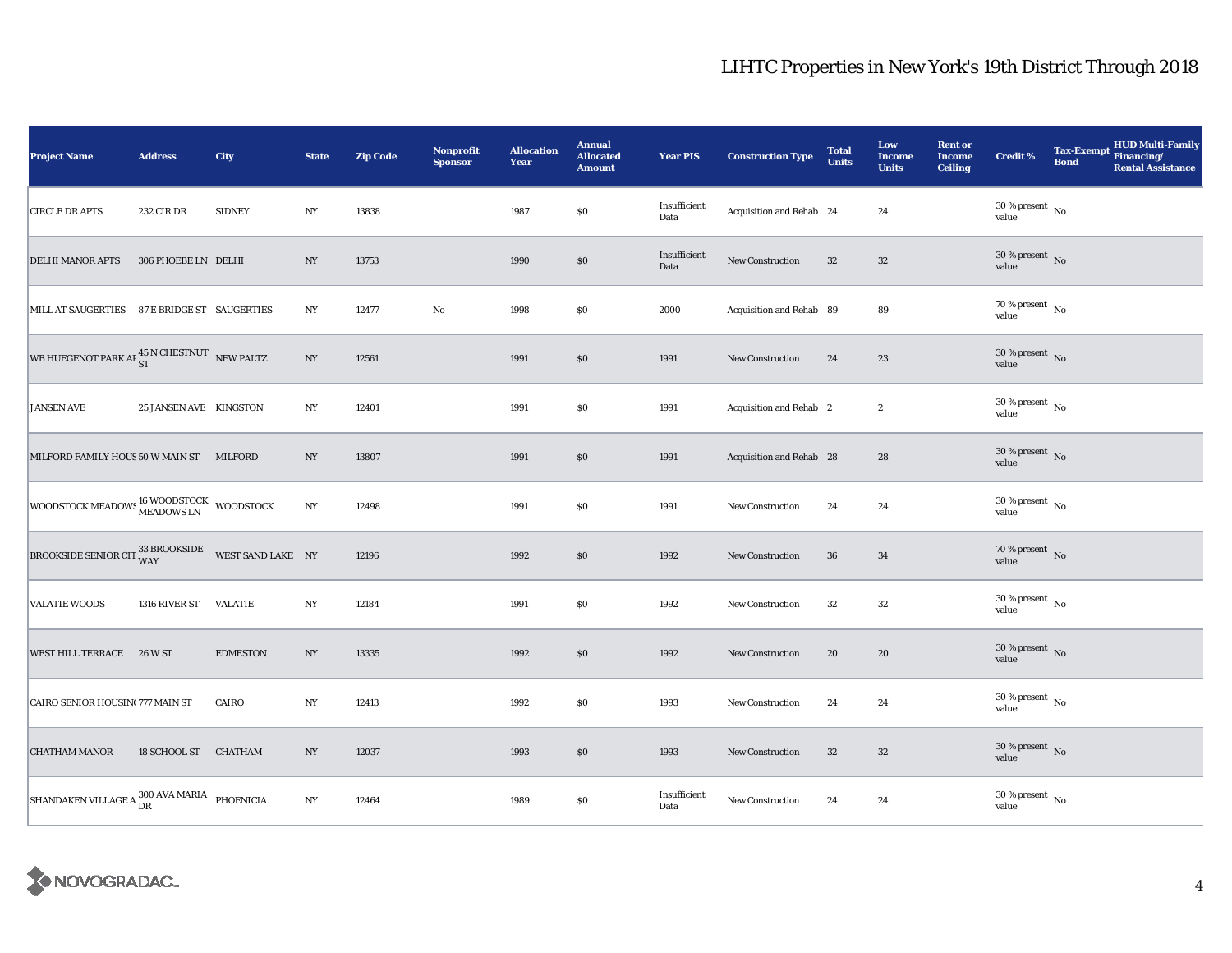| <b>Project Name</b>                                                                                                                                                                                                                                                                                                                                                                                                                                                                       | <b>Address</b>                           | City                                 | <b>State</b>     | <b>Zip Code</b> | Nonprofit<br><b>Sponsor</b> | <b>Allocation</b><br>Year | <b>Annual</b><br><b>Allocated</b><br><b>Amount</b> | <b>Year PIS</b>      | <b>Construction Type</b>  | <b>Total</b><br><b>Units</b> | Low<br><b>Income</b><br><b>Units</b> | <b>Rent or</b><br><b>Income</b><br><b>Ceiling</b> | Credit %                                    | <b>Bond</b> | <b>HUD Multi-Family</b><br>Tax-Exempt Financing/<br><b>Rental Assistance</b> |
|-------------------------------------------------------------------------------------------------------------------------------------------------------------------------------------------------------------------------------------------------------------------------------------------------------------------------------------------------------------------------------------------------------------------------------------------------------------------------------------------|------------------------------------------|--------------------------------------|------------------|-----------------|-----------------------------|---------------------------|----------------------------------------------------|----------------------|---------------------------|------------------------------|--------------------------------------|---------------------------------------------------|---------------------------------------------|-------------|------------------------------------------------------------------------------|
| $\begin{tabular}{ll} \multicolumn{2}{l}{{\small \textbf{SOUTH FALLSBURGH M}^1}} & \multicolumn{2}{l}{WHITTAKER} & \multicolumn{2}{l}{\small \textbf{SOUTH}} \\ \multicolumn{2}{l}{\small \textbf{SOUTH FALLSBURGH M}^1}} & \multicolumn{2}{l}{\small \textbf{R11}^1}} & \multicolumn{2}{l}{\small \textbf{SOUTH}} \\ \multicolumn{2}{l}{\small \textbf{SOUTH}} & \multicolumn{2}{l}{\small \textbf{R21}^1}} & \multicolumn{2}{l}{\small \textbf{SPI}} \\ \multicolumn{2}{l}{\small \text$ |                                          | <b>FALLSBURG</b>                     | $_{\mathrm{NY}}$ | 12779           |                             | 1988                      | $\$0$                                              | Insufficient<br>Data | New Construction          | 26                           | 26                                   |                                                   | $30\,\%$ present $\,$ No value              |             |                                                                              |
| 585 BROADWAY                                                                                                                                                                                                                                                                                                                                                                                                                                                                              | 585 BROADWAY KINGSTON                    |                                      | NY               | 12401           |                             | 1989                      | $\$0$                                              | Insufficient<br>Data | Acquisition and Rehab 6   |                              | $\bf 6$                              |                                                   | $30\,\%$ present $\,$ No value              |             |                                                                              |
| <b>WESTBROOK APTS</b>                                                                                                                                                                                                                                                                                                                                                                                                                                                                     | 141 E ST                                 | <b>WALTON</b>                        | NY               | 13856           |                             | 1989                      | \$0                                                | Insufficient<br>Data | New Construction          | 37                           | 37                                   |                                                   | $30\,\%$ present $\,$ No $\,$<br>value      |             |                                                                              |
| BIRCHES AT CHAMBERS 3000 MAPLE LN KINGSTON                                                                                                                                                                                                                                                                                                                                                                                                                                                |                                          |                                      | NY               |                 |                             | 2008                      | \$504,418                                          | 2010                 | <b>New Construction</b>   | 67                           | 66                                   | 60% AMGI                                          | $30\,\%$ present $\,$ Yes value             |             |                                                                              |
| <b>LACE FACTORY</b>                                                                                                                                                                                                                                                                                                                                                                                                                                                                       | 165 CORNELL ST KINGSTON                  |                                      | NY               | 12401           |                             | 2013                      | \$609,848                                          | 2015                 | New Construction          | 55                           | 55                                   | 60% AMGI                                          | $30\,\%$ present $\,$ Yes value             |             |                                                                              |
| READ MEMORIAL SENIC $_{\rm ST}^{266\ {\rm LEONARD}}$                                                                                                                                                                                                                                                                                                                                                                                                                                      |                                          | <b>HANCOCK</b>                       | $_{\mathrm{NY}}$ | 13783           |                             | 1991                      | $\$0$                                              | 1993                 | Acquisition and Rehab 28  |                              | 28                                   |                                                   | $30\,\%$ present $\,$ No $\,$<br>value      |             |                                                                              |
| SCHOOL STREET GARDE 27 ARTS BLVD                                                                                                                                                                                                                                                                                                                                                                                                                                                          |                                          | <b>LIVINGSTON</b><br><b>MANOR</b>    | $_{\mathrm{NY}}$ | 12758           |                             | 1994                      | \$0                                                | 1994                 | Acquisition and Rehab 100 |                              | 99                                   |                                                   | $30\,\%$ present $\,$ No value              |             |                                                                              |
| <b>VALLEY VIEW APTS</b>                                                                                                                                                                                                                                                                                                                                                                                                                                                                   |                                          | $102$ LAFAYETTE $\;$ PALATINE BRG ST | $_{\mathrm{NY}}$ | 13428           |                             | 1994                      | $\$0$                                              | 1994                 | <b>New Construction</b>   | 32                           | 32                                   |                                                   | $30\,\%$ present $\,$ No value              |             |                                                                              |
| <b>GREAT PINES APTS</b>                                                                                                                                                                                                                                                                                                                                                                                                                                                                   | $20$ GREAT PINES $$\tt HURLEYVILLE$$ CIR |                                      | $_{\mathrm{NY}}$ | 12747           |                             | 1993                      | \$0                                                | 1995                 | New Construction          | 26                           |                                      | 26                                                | $30\,\%$ present $\,$ No $\,$<br>value      |             |                                                                              |
| MAIN STREET HOUSES 62 MAIN ST                                                                                                                                                                                                                                                                                                                                                                                                                                                             |                                          | SOUTH<br><b>FALLSBURG</b>            | $_{\mathrm{NY}}$ | 12779           |                             | 1994                      | $\$0$                                              | 1995                 | Acquisition and Rehab 62  |                              | 61                                   |                                                   | <b>Both 30%</b><br>and 70%<br>present value | No          |                                                                              |
| PHILMONT TERRACE 191 MAIN ST                                                                                                                                                                                                                                                                                                                                                                                                                                                              |                                          | PHILMONT                             | NY               | 12565           |                             | 1994                      | $\$0$                                              | 1995                 | New Construction          | $32\,$                       | 32                                   |                                                   | $30\,\%$ present $\,$ No value              |             |                                                                              |
| <b>ULSTER SCATTERED SIT 79 ABEEL ST</b>                                                                                                                                                                                                                                                                                                                                                                                                                                                   |                                          | <b>KINGSTON</b>                      | $_{\mathrm{NY}}$ | 12401           |                             | 1995                      | $\$0$                                              | 1995                 | Acquisition and Rehab 5   |                              | $5\phantom{.0}$                      |                                                   | 70 % present $\hbox{~No}$<br>value          |             |                                                                              |
| <b>AUTUMN GROVE</b>                                                                                                                                                                                                                                                                                                                                                                                                                                                                       | $775$ EMBOUGHT $\,$ CATSKILL<br>RD       |                                      | $_{\mathrm{NY}}$ | 12414           |                             | 1995                      | \$0\$                                              | 1996                 | New Construction          | $32\,$                       | 32                                   |                                                   | $30\,\%$ present $\,$ No value              |             |                                                                              |

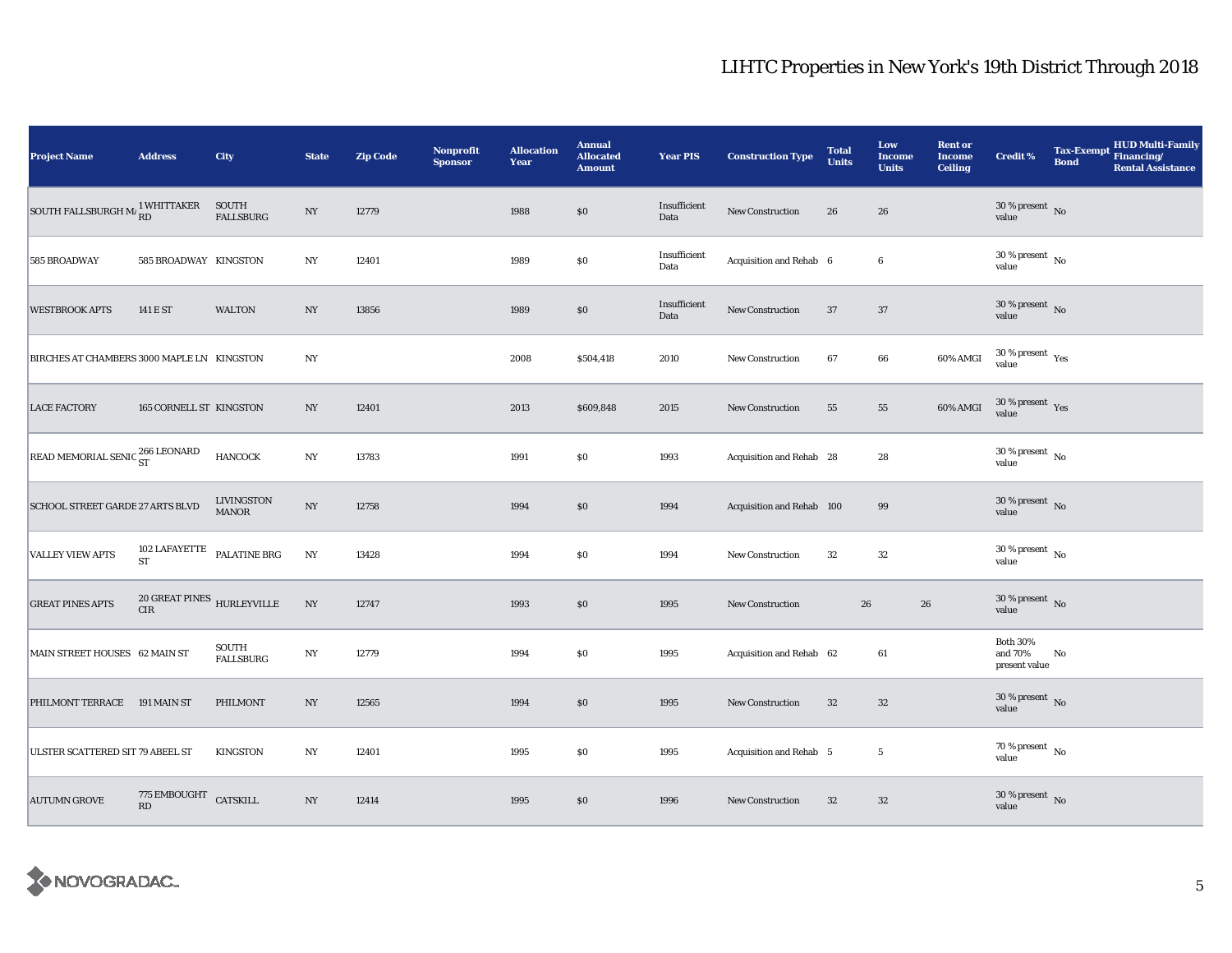| <b>Project Name</b>                                             | <b>Address</b>                 | City                          | <b>State</b>     | <b>Zip Code</b> | <b>Nonprofit</b><br><b>Sponsor</b> | <b>Allocation</b><br>Year | <b>Annual</b><br><b>Allocated</b><br><b>Amount</b> | <b>Year PIS</b> | <b>Construction Type</b> | <b>Total</b><br><b>Units</b> | Low<br><b>Income</b><br><b>Units</b> | <b>Rent or</b><br><b>Income</b><br><b>Ceiling</b> | <b>Credit %</b>                        | <b>Bond</b> | Tax-Exempt HUD Multi-Family<br><b>Rental Assistance</b> |
|-----------------------------------------------------------------|--------------------------------|-------------------------------|------------------|-----------------|------------------------------------|---------------------------|----------------------------------------------------|-----------------|--------------------------|------------------------------|--------------------------------------|---------------------------------------------------|----------------------------------------|-------------|---------------------------------------------------------|
| LIBERTY VILLAGE APTS 160 LAKE ST                                |                                | <b>LIBERTY</b>                | $_{\mathrm{NY}}$ | 12754           |                                    | 1996                      | $\$0$                                              | 1997            | <b>New Construction</b>  | $32\,$                       | $32\,$                               |                                                   | $70\,\%$ present $\,$ No value         |             |                                                         |
| NASSAU SENIOR HOUSII 5 FAIRGROUNDS NASSAU                       |                                |                               | NY               | 12123           |                                    | 1997                      | \$0                                                | 1997            | <b>New Construction</b>  | 16                           | 16                                   |                                                   | 70 % present $\overline{N_0}$<br>value |             |                                                         |
| STAMFORD VILLAGE AP' 123 MAIN ST                                |                                | <b>STAMFORD</b>               | NY               | 12167           |                                    | 1995                      | \$0                                                | 1997            | New Construction         | 24                           | 20                                   |                                                   | $70$ % present $\,$ No $\,$<br>value   |             |                                                         |
| <b>JENNY'S GARDEN</b>                                           | <b>WAY</b>                     | 25 GERENTINE MARLBOROUGH NY   |                  | 12542           |                                    | 1997                      | \$0                                                | 1998            | <b>New Construction</b>  | 44                           | 44                                   |                                                   | $70\,\%$ present $\,$ No value         |             |                                                         |
| <b>PARK HEIGHTS</b>                                             | 1033 STATE RTE ROSENDALE<br>32 |                               | $_{\mathrm{NY}}$ |                 |                                    | 1998                      | \$0                                                | 1999            | New Construction         | 40                           | 40                                   |                                                   | $70\,\%$ present $\,$ No value         |             |                                                         |
| HILLSIDE TERRACE APT $_{\rm LN}^{17}$ KNOLLWOOD POUGHKEEPSIE NY |                                |                               |                  | 12603           |                                    | 1999                      | \$0                                                | 2000            | New Construction         | 64                           | 64                                   |                                                   | $70\,\%$ present $\,$ No value         |             |                                                         |
| SIDNEY COMMUNITY AP 600 CIR DR                                  |                                | <b>SIDNEY</b>                 | NY               | 13838           |                                    | 2000                      | \$0                                                | 2000            | New Construction         | 24                           | 24                                   |                                                   | 70 % present $\hbox{~No}$<br>value     |             |                                                         |
| BRIGHAM SENIOR HOUS 105 ONEIL ST                                |                                | <b>KINGSTON</b>               | NY               | 12401           |                                    | 1999                      | \$0                                                | 2001            | New Construction         | 40                           | 40                                   |                                                   | $70\,\%$ present $\,$ No value         |             |                                                         |
| <b>GODFREY MEADOW</b>                                           |                                | 68 GODFREY RD BLOOMINGBURG NY |                  | 12721           |                                    | 2000                      | \$0                                                | 2001            | <b>New Construction</b>  | 24                           | 24                                   |                                                   | $70$ % present $\,$ No $\,$<br>value   |             |                                                         |
| HERITAGE POINTE APTS 6 ANDERSON<br>SCHOOL RD                    |                                | <b>STAATSBURG</b>             | $_{\mathrm{NY}}$ | 12580           |                                    | 1999                      | \$0\$                                              | 2001            | Acquisition and Rehab 82 |                              | 82                                   |                                                   | $70\,\%$ present $\,$ No value         |             |                                                         |
| <b>PALATINE VILLAGE</b>                                         | <b>MARY ST</b>                 | PALATINE BRIDGE NY            |                  |                 |                                    | 2000                      | ${\bf S0}$                                         | 2001            | <b>New Construction</b>  | 24                           | 24                                   |                                                   | $70\,\%$ present $\,$ No value         |             |                                                         |
| RICHARDSON HALL                                                 | 114 MAIN ST                    | PHILMONT                      | NY               |                 |                                    | 2000                      | \$0                                                | 2001            | Acquisition and Rehab 24 |                              | 24                                   |                                                   | $70\,\%$ present $\,$ No value         |             |                                                         |
| TWO PLUS FOUR CONST 189 THIRD ST                                |                                | WALLKILL                      | NY               | 12589           |                                    | 2000                      | S <sub>0</sub>                                     | 2001            | New Construction         | 24                           | 24                                   |                                                   | $70$ % present $\,$ No $\,$<br>value   |             |                                                         |